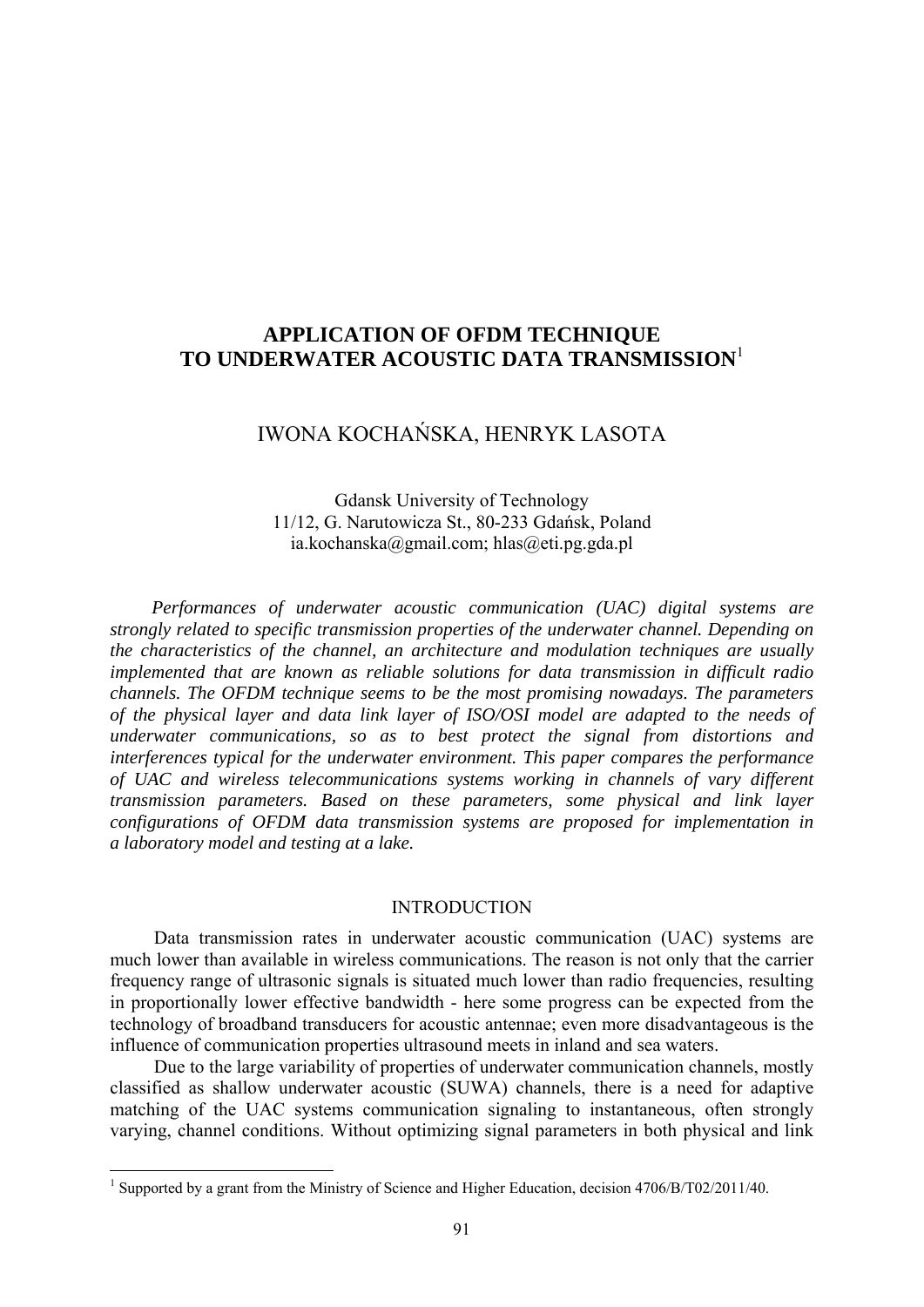layers of communication protocols, a communication system would be forced to work with settings assuming the worst possible conditions; this would strongly limit its effective bandwidth, range, speed and efficiency.

Adaptation of modulation and coding techniques, known from wireless telecommunication systems, to the properties of the channel should significantly improve the quality of communication.

### 1. OFDM TECHNIQUE

Among the designers of underwater communication systems, considerable interest in the so-called orthogonal frequency division multiplexing (OFDM) technique is observed [1, 2]. OFDM is a technique of particular interest to groups developing contemporary wireless communications standards. OFDM is a spectrally efficient and ISI-resistant modulation and coding technique, commonly used in wide-band ADSL telecommunication modems. Its flexibility allows to match the transmitted signal parameters to the current conditions in the communication channel.

Matching signal parameters to the channel conditions requires knowledge of the characteristics of the channel. Time-varying impulse response can be measured at the beginning of communication, during the connection establishing procedure, known as a handshake, which checks the link and allows the channel to be tested in operation.

The adaptation of OFDM technique to ultrasound underwater communication requires assumption of a flexible channel model, which is a statistical model with assumption of wide sense stationarity of channel characteristics (WSS) and uncorrelated scattering (US) of multipath components arriving to the communication system receiver. Statistical parameters resulting from the instantaneous impulse response measurements and the adopted channel model are essential for transmitted signal parameters calculation [3].

The chosen design methodology of OFDM modems transmission protocol, including handshake, for underwater communication is based on comparing the physical limitations of radio and underwater channels. Analysis of the UAC communication conditions in terms of the radio OFDM systems channels determines the physical layer parameters, such as the OFDM symbol duration, length of cyclic prefix, and subcarriers spacing.

OFDM is a technique of particular interest of contemporary radio standards. The idea of orthogonal frequency division multiplexing is a digital multi-carrier modulation method. It is based on splitting a high-speed broadband transmission into many slower narrow-band transmissions (Fig. 1). A large number of closely-spaced orthogonal sub-carriers are used to carry data. OFDM modulator diagram is shown in Fig. 2.



92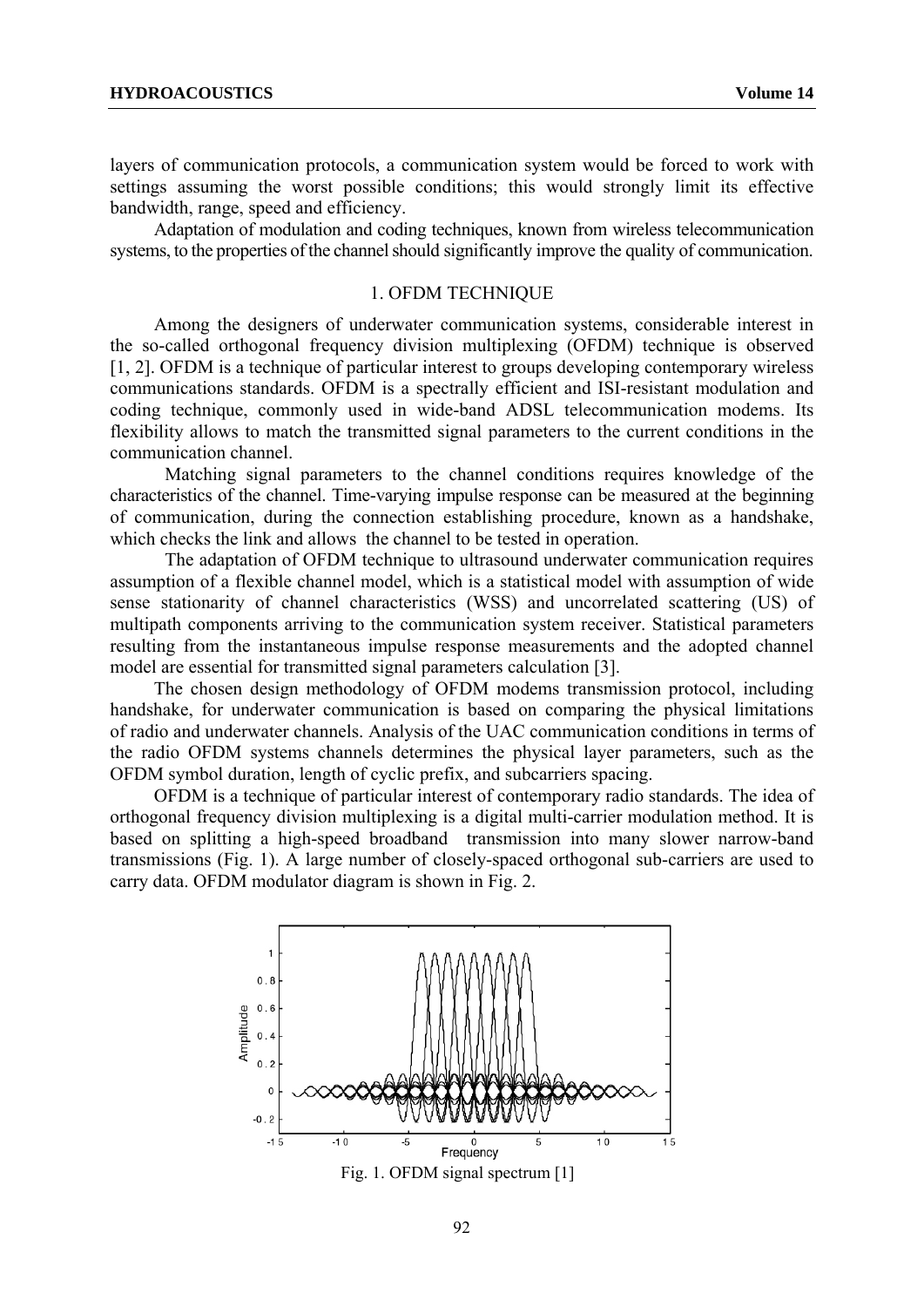The data is split into several parallel data streams, one for each sub-carrier. Each subcarrier is modulated with a conventional modulation scheme (such as QAM, PSK or DPSK technique) at a low symbol rate, maintaining total data rates similar to conventional singlecarrier modulation schemes in the same bandwidth. Streams of complex constellation symbols are next processed by the inverse Fourier transform, forming a sequence of complex OFDM waveform samples. Than the sequence is converted into an analog signal, which modulates in quadrature the carrier of center frequency of OFDM signal spectrum. Bandwidth  $\bf{B}$  of OFDM modulated signal is the sum of adjacent subchannels, each of bandwidth *W* . Time duration of a single OFDM symbol is  $T_s = 1/W$ .



Fig. 2. OFDM modulator scheme [4]

Each OFDM symbol is preceded by a cyclic prefix, i.e. a redundant repetition of the last segment of itself (Fig. 3). Cyclic prefix of duration  $T_G$  protects the OFDM signal against intersymbol interferences.



Fig. 3. OFDM symbol with cyclic prefix [1]

Values of OFDM parameters are determined on the basis of the telecommunications requirements of desired transmission bit rate and the characteristics of the communication channel.

#### 2. COMPARISON OF WIRELESS AND UAC OFDM SYSTEMS

Table 1 presents the comparison of data transmission characteristics of: (1) wireless local area networks (WLAN) [5], (2) the so-called long term evolution (LTE) cellular networks [6–8], and (3) a hypothetical UAC system designed on the basis of transmission properties of shallow underwater channel measured in natural conditions of a river SUWA channel as described in [9].

Whereas Doppler spread in radio channels is in the order of  $10^{-5}$  to  $10^{-6}$  of the system bandwidth, in a shallow underwater acoustic channel it is in the order of  $10^{-3}$  of the bandwidth.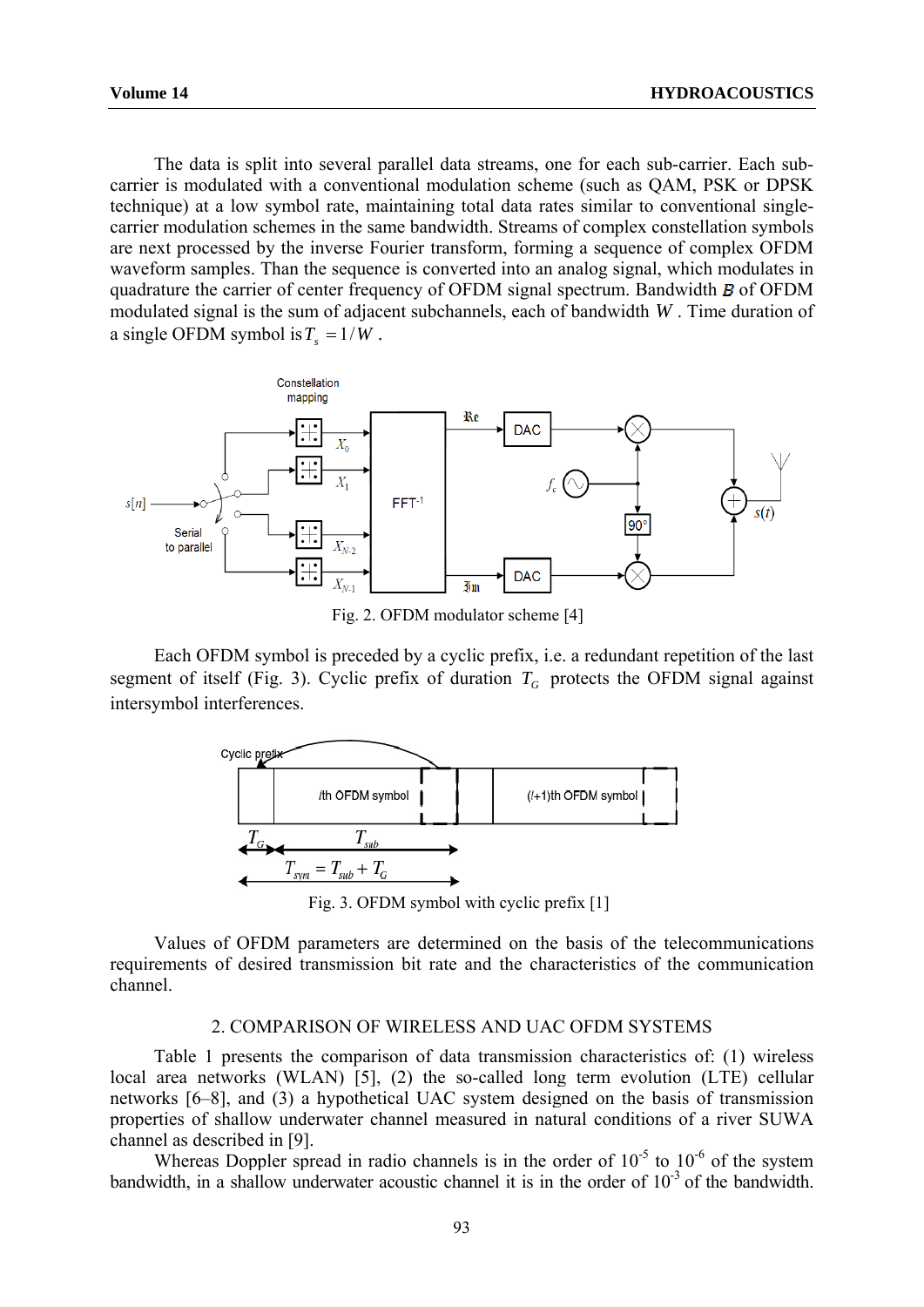Expected data rates in UAC system designed based on measurements in [9] does not exceed a few kilobits per second. Higher data rates are reported in cases of underwater MIMO OFDM systems using multiple transmitters and receivers [2, 10].

| channel conditions                          | <b>WLAN</b>                                  | <b>LTE</b>                             | <b>UAC</b>                                |
|---------------------------------------------|----------------------------------------------|----------------------------------------|-------------------------------------------|
| propagation velocity                        | $3.10^8$ m/s                                 | $3.10^8$ m/s                           | $1500 \,\mathrm{m/s}$                     |
| carrier frequency $f_c$                     | $2.4$ GHz                                    | $2.5$ GHz                              | $10\,\mathrm{kHz}$                        |
| max movement<br>velocity                    | $2 \text{ m/s}$                              | $36 \text{ m/s}$                       | $2 \text{ m/s}$                           |
| rms excess delay $\tau_{rms}$               | $100 \mu s$                                  | 1 ms                                   | 149 $\mu$ s                               |
| coherence time $\Delta t_c$                 | $26 \,\mathrm{ms}$                           | $1.4 \mu s$                            | $50 \,\mathrm{ms}$                        |
| Doppler spread $f_m$                        | $16 \text{ Hz} (\approx 0.0001\% \text{ B})$ | $300 \text{ Hz} (\approx 0.0015 \% B)$ | $3 \text{ Hz} (\approx 0.15\% \text{ B})$ |
| coherence bandwidth<br>$\varDelta\!\!f_{c}$ | 20 MHz                                       | $200$ kHz                              | $2.2$ kHz                                 |
| system bandwidth $B$                        | 17 MHz                                       | $1.4, 3, 5, 10, 15, 20$ MHz            | $2$ kHz                                   |

Table 1. Channel parameters of OFDM systems

Table 2. Performances of OFDM systems

| system parameters                   | <b>WLAN</b>                                                     | <b>LTE</b>                                                         | <b>UAC</b>                                                                          |
|-------------------------------------|-----------------------------------------------------------------|--------------------------------------------------------------------|-------------------------------------------------------------------------------------|
| OFDM symbol<br>duration $T_s$       | $4 \mu s (= 400 \tau_{\text{rms}}, \Delta t_c / 6500)$          | 71.4 $\mu$ s (≈72 $\tau_{\rm rms}$ , $\Delta t_{\rm c}$ /20)       | 12.5 ms ( $\approx 84 \tau_{\rm rms}$ , $\Delta t_{\rm c}/4$ )                      |
| <b>OFDM</b> subchannel<br>bandwidth | 312.5 kHz ( $\approx$ 20000 f <sub>m</sub> ,<br>$\Delta f_c/64$ | $15 \text{ kHz} (\approx 50 \text{ f}_{\text{m}} , \Delta f_c/13)$ | $100\,\text{kHz}(\approx 34\,\text{f}_{\text{m}}$ , $\Delta\text{f}_{\text{c}}/22)$ |
| number subcarriers                  | 52                                                              | 72, 180, 300, 600, 900, 1200                                       | 20                                                                                  |
| cyclic prefix $T_c$                 | $800 \text{ ns}$                                                | 4.7 $\mu$ s                                                        | $2.5 \,\mathrm{ms}$                                                                 |
| modulation                          | BPSK, QPSK,<br>$16 - QAM$ , $64 - QAM$                          | OPSK.<br>$16 - QAM$ , 64 - QAM                                     | BPSK, QPSK, 16 - QAM                                                                |
| coding rate                         | $1/2$ , $2/3$ , $3/4$                                           | $1/3 - 1$                                                          | $1/2$ , $2/3$ , $3/4$                                                               |
| data rate                           | 6, 9, 12, 18, 24, 36, 48, 54<br><b>Mbps</b>                     | 100 Mbps                                                           | $0.4 - 3.6$ kbps                                                                    |

## 3. PHYSICAL AND LINK LAYERS REQUIREMENTS

There is no 'typical' underwater communication channel [9]. Each environment has different characteristics that affect the behavior of a digital communication system. However, there are classes of underwater communication channels and it is possible to design the architecture of physical and link layers of ISO/OSI transmission system model, so as to operate in a satisfactory manner within the class.

In the physical layer, the channel is understood through the theory of acoustic wave propagation, its limitations and the measurement of impulse response. Knowledge of basic limitations of signaling in an underwater environment translates into increasingly sophisticated digital communication techniques, tailored to the unique characteristics of the UAC channel. Solutions adapted to the UAC systems must have good adaptive and synchronization properties - so they have to meet the upper range of the radio communication requirements.

In the link layer of transmission, protocol packets of data are constructed so as to be well suited to meeting the constraints of half-duplex modems, limited bandwidth and variable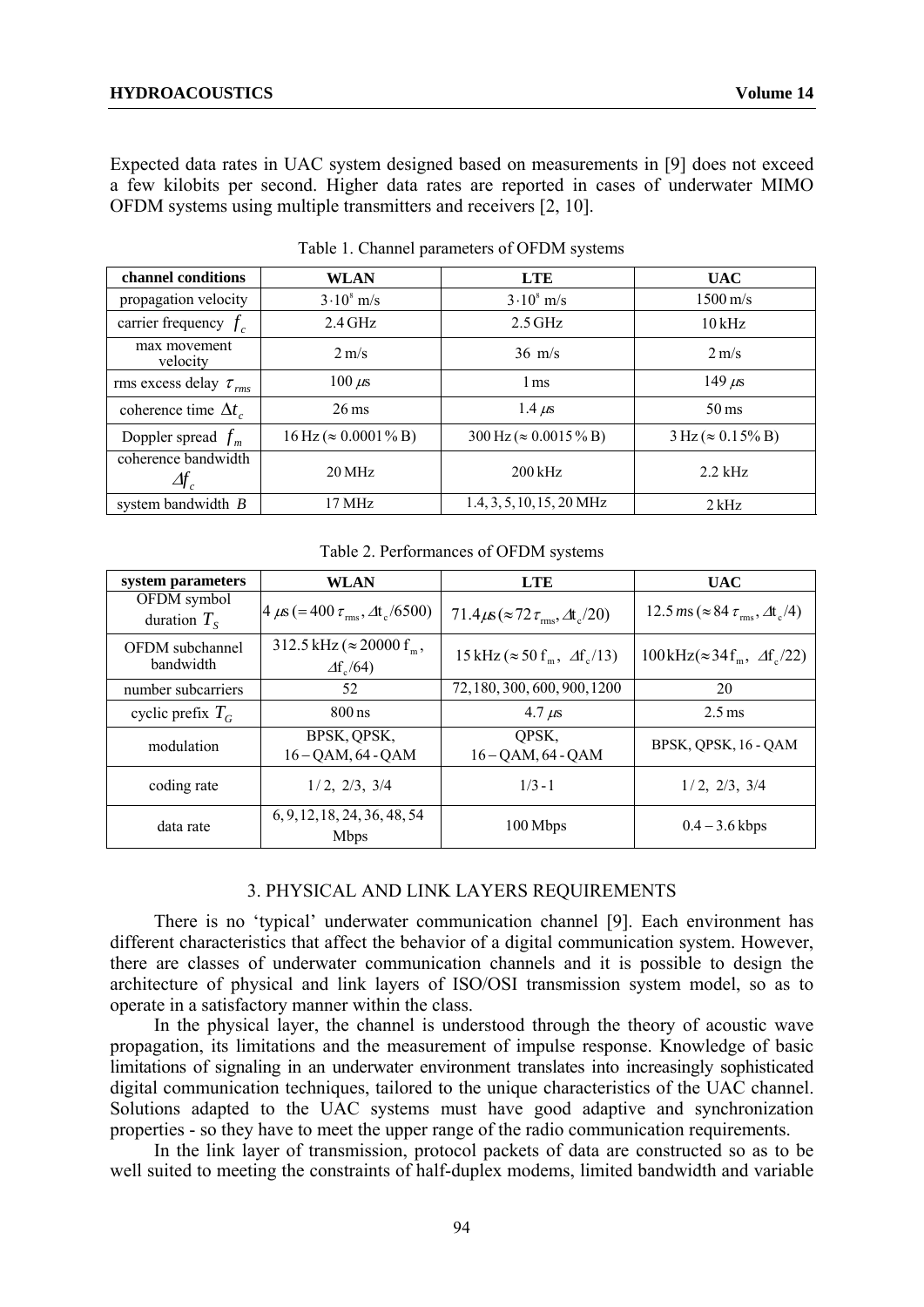quality of service. In a particularly tough channel, reliability is enhanced through the implementation of selective automatic repeat requests technique (selective ARQ).

Based on the underwater communication system requirements, measured channel characteristics and WSS-US channel model, OFDM parameters are determined as follows [3]:

- 1. Total bandwidth of OFDM signal should cover the entire range of available frequencies for data transmission, determined by the bandwidth of transducer.
- 2. The orthogonality of carrier frequencies is provided by the IFFT algorithm applied in UAC system transceiver.
- 3. The coherence bandwidth  $\Delta f_c$  sets an upper limit on a single OFDM subchannel bandwidth (the signaling rate *W* ). The bandwidth of single OFDM channel should be much larger than the Doppler spread  $f_m$ :

$$
\Delta f_c > W > f_m \tag{1}
$$

4. The rms excess delay  $\tau_{rms}$  (or maximum excess delay  $\tau_{max}$ ) sets an upper limit on the OFDM symbol duration. Also, the OFDM symbol should be much longer than the channel coherence time  $\Delta t_c$ :

$$
\Delta t_c \ll T_S < \tau_{\text{rms}} \tag{2}
$$

5. Extending the OFDM symbol by using the cyclic prefix, which is a kind of redundancy, is associated with loss of signal to noise ratio. It is desirable to reduce to a minimum the throughput loss of SNR; therefore a symbol period five to six times larger than the cyclic prefix period should be chosen, which results in less than 1-dB loss in throughput [11].

## 4. HANDSAKE PROTOCOL FOR UAC OFDM SYSTEM

Data transmission is followed by a handshake consisting of two phases (Fig. 4). During the first phase the channel impulse response is measured using the MLS sequence. Good synchronization and correlation properties of the received MLS signal allow the system 'recipient' to detect the beginning of signal transmission and measure the time-varying impulse response of the channel.

Measured impulse response is analyzed and the functions and parameters of WSS-US channel model are estimated. Next, estimated parameters are modulated by spread spectrum technique by convolving data with MLS sequence, and sent through the control channel to the 'sender' of communication system.

During the handshake second phase the 'sender' calculates OFDM modulation parameters based on received information about WSS-US model estimates. Next, the testing signal is formed and sequence of OFDM symbols, followed by synchronization MLS sequence, is sent to the 'recipient'. Based on received testing signal the bit error rate for each OFDM subchannel is calculated and the decision is made if BER for given subchannel is acceptable. Information about useful subchannels indices, modulated with spread spectrum technique, is sent back to the 'sender'.

Data transmission is performed only at the subchannels indicated by the 'recipient' as useful. Each packet of OFDM symbols is followed by a synchronization MLS sequence. A few of the OFDM subchannels are used as pilot tones to compensate for phase distortions, caused by the channel influence and the difference between sampling frequencies of the 'sender' and the 'recipient' sound devices.

In the case of particularly tough communication conditions, it may be necessary to apply a SRQ (selective ARQ) technique [12] illustrated in Fig. 5. When the transmission of OFDM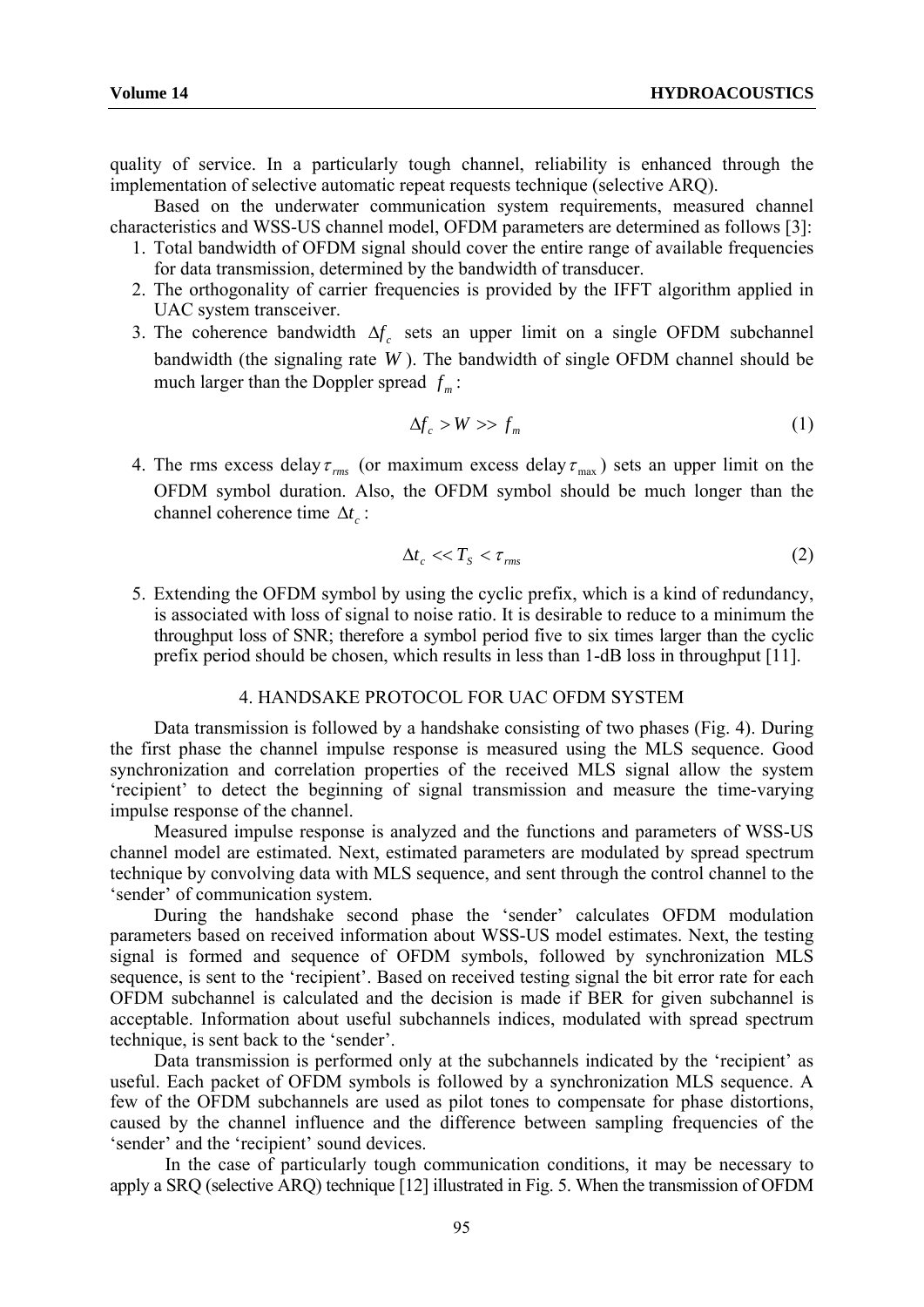data packets proceeds, the BER is calculated for every packet and if the errors are uncorrectable by correction coding, the OFDM packet should be transmitted again. An SRQ packet is issued including indexes of packets to be retransmitted. 'Sender' retransmits Q packets specified by the SRQ. If the number Q of incorrect packets is large, it will be necessary to return to the handshake phase and re-measure the transmission properties of the channel.



Fig. 4. Handshake of UAC system laboratory model based on OFDM technique



Fig. 5. SRQ mechanism for reliable data transmission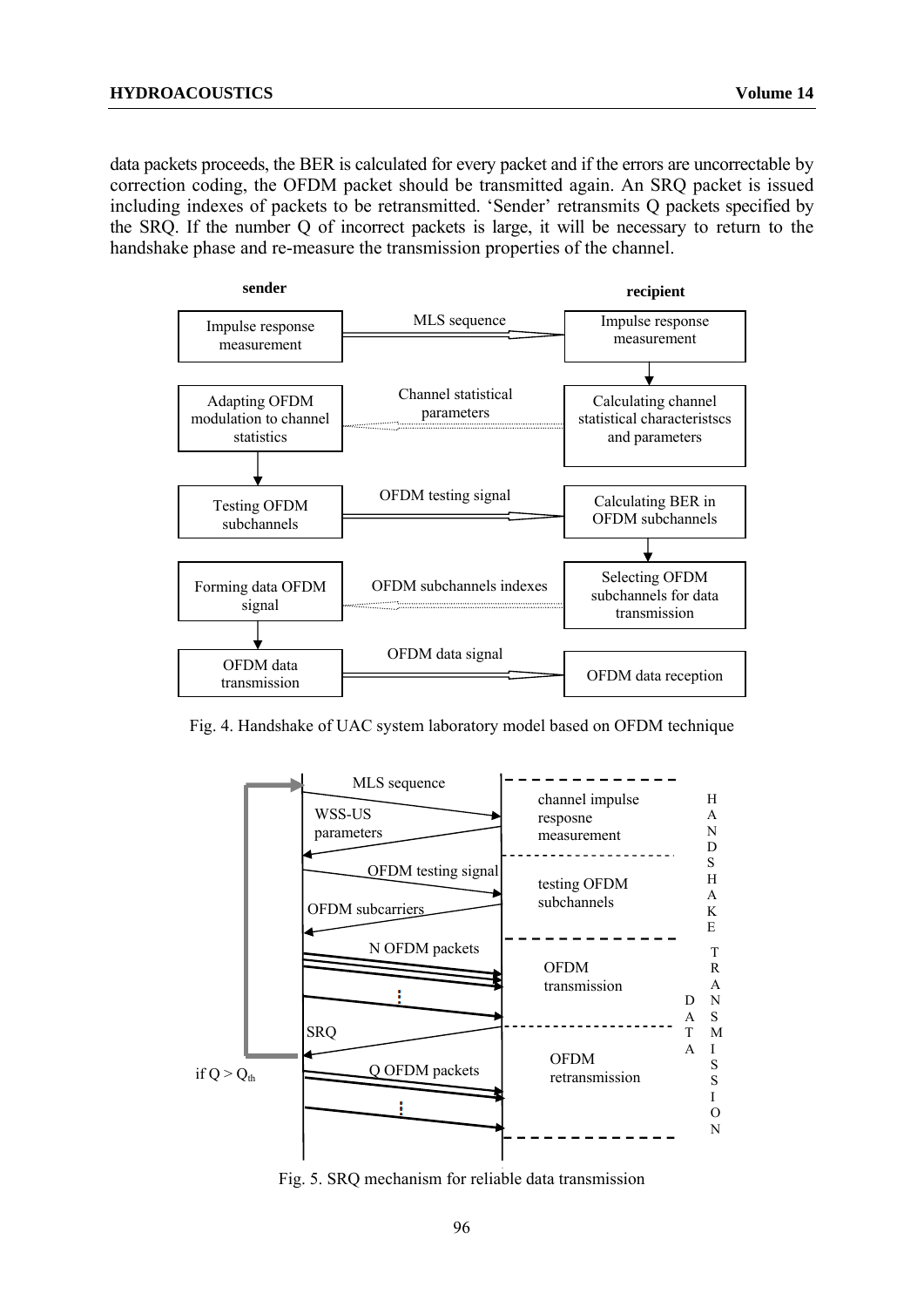## 5. LABORATORY MODEL OF OFDM UAC SYSTEM

The adaptive OFDM technique is implemented in a laboratory model of underwater communication system. (Fig. 6). Both system 'sender' and 'recipient' consist of portable computer, acoustic amplifier, electroacoustic transmitting transducer and hydroacoustic receiving transducer with preamplifier.



Fig. 6. Laboratory model of underwater OFDM communication system

Matlab computing environment was chosen for software development of the data transmission system. Matlab environment meets the project requirements. It performs matrix processing and storing large amount of data, which in the laboratory model corresponds to even a few minutes of sound signal sampled at 44.1 kHz.

The transmission is controlled with Data Acquisition  $Toolbox - a$  set of development tools enabling Matlab support of the analog input and output of a computer sound device. Using the software interrupt system, offered by Data Acquisition Toolbox, real-time transmission in half-duplex mode is performed.

### 6. CONCLUSIONS

Depending on the class of channels, determined by the geometric situation, the use of different link-layer protocols is required as well as correctly designed signal parameters at the physical layer data level.

Radio systems offer more possibilities, while the UAC ones offer less. When using the WSS-US model and designing appropriate protocols, optimum transmission speeds can be achieved in given local conditions. Underwater communications systems are needed that would adapt to the variability of the channel. In the case of the most favorable conditions of a short range communication in deep water, the system would fully exploit its maximum predisposed data rate.

The OFDM modulation and coding scheme turns out to be very effective in exploiting the communication potential of UAC systems in natural transmission conditions of SUWA channel. The most promising results have been reached up till now when the communication was additionally spatially split among several transmitters and receivers, i.e. the so-called multiple input multiple output (MIMO) approach was superimposed on the 'classical' onechannel OFDM technique.

#### REFERENCES

[1] Yong Soo Cho,Jaekwon Kim, Won Young Yang, MIMO-OFDM Wireless Communications with MATLAB, Wiley 2010.